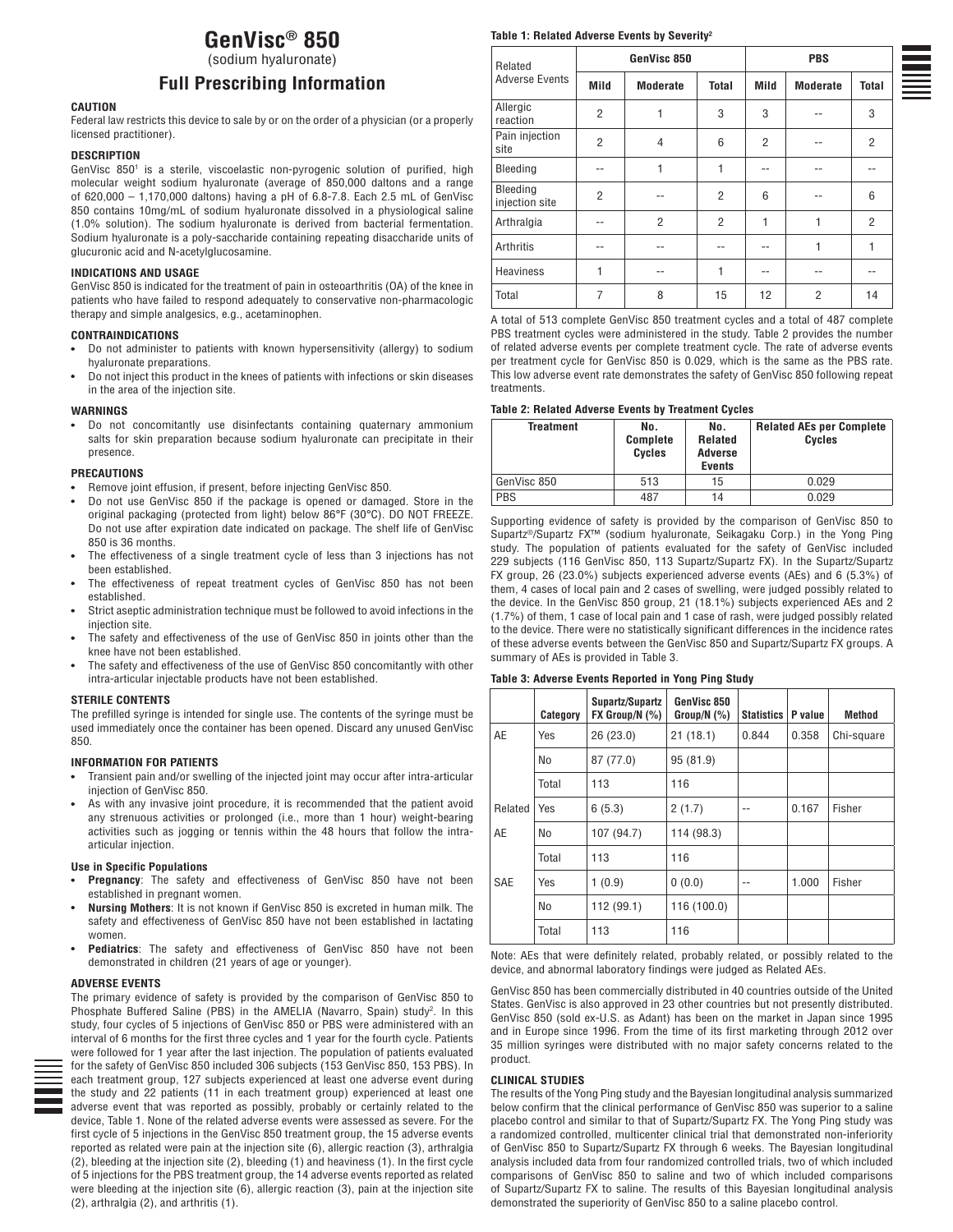### **Yong Ping (2012): Head-to-Head (GenVisc 850 vs. Supartz/Supartz FX) Randomized Controlled Study**

The Yong Ping study was a parallel-controlled, randomized, multi-center clinical conducted at five hospitals. The objective of the trial was to evaluate the comparative efficacy and safety of GenVisc 850 intra-articular injections for the treatment of degenerative osteoarthritis knee pain to Supartz/Supartz FX.

A total of 229 subjects were enrolled with 113 in the Supartz/Supartz FX treatment group and 116 in the GenVisc 850 group. Of those, 92.9% and 93.1% in the Supartz/ Supartz FX and GenVisc 850 groups, respectively, completed the trial. Each group received 5 injections of the respective product at weekly intervals.

The average age was 62.3 years in the Supartz/Supartz FX group and 74% of the subjects were female. The average age was 61.9 years in the GenVisc 850 group and 80% of the subjects were female. In both groups, the average weight was 66 kg. There were no statistically significant differences in demographic characteristics.

Primary Effectiveness: In the full analysis set (FAS) population, the VAS pain on movement of the Supartz/Supartz FX group at week 6 decreased by 48.0±23.39 mm compared to baseline, and that of the GenVisc 850 group decreased by 49.2±21.50 mm. The difference between the two groups was not statistically or clinically significant (P>0.05). These analyses are shown in Table 4.

**Table 4: VAS pain on movement (mm) and baseline variations (Week 6 - Baseline) (FAS)**

| ,            |                                        |                      |                   |            |        |
|--------------|----------------------------------------|----------------------|-------------------|------------|--------|
|              | Supartz/<br><b>Supartz FX</b><br>group | GenVisc 850<br>group | <b>Statistics</b> | Р<br>value | Method |
| N            | 113                                    | 116                  | 0.403             | 0.688      | t test |
| Mean±SD      | $-48.0+23.39$                          | $-49.2+21.50$        |                   |            |        |
| 95%CI(Lower- | $-52.33 - 43.61$                       | $-53.12 - 45.21$     |                   |            |        |
| Upper)       |                                        |                      |                   |            |        |
| Min-Max      | $-95.0 - 1.00$                         | $-90.0 - 17.00$      |                   |            |        |
| Median       | $-50.00$                               | $-50.25$             |                   |            |        |

### **Meta-Analysis of 4 Studies Using Bayesian Modeling**

To further support the clinical similarities between GenVisc 850 and Supartz/ Supartz FX, a prospective meta-analysis of the pivotal studies for both products was undertaken using Bayesian longitudinal modeling. The studies analyzed include:

- For GenVisc 850, two saline-controlled studies (AMELIA<sup>2</sup> and Blanco<sup>3</sup>); and
- For Supartz/Supartz FX, two saline-controlled studies conducted in Australia<sup>4</sup> and Sweden<sup>5</sup>.

### Primary Objectives of the Bayesian Analysis:

- Supartz/Supartz FX is superior to PBS. The null hypothesis is that PBS is superior to Supartz/Supartz FX. Rejection of the null hypothesis will in effect validate the statistical approach and modeling as it duplicates the results of the approved PMA for Supartz/Supartz FX.
- GenVisc 850 is superior to PBS. The non-inferiority margin for addressing this objective is 4 mm.

### Supporting Objective of the Bayesian Analysis:

 $\bullet$ GenVisc 850 advantage over PBS is non-inferior to Supartz/Supartz FX's advantage over PBS. The non-inferiority margin for addressing this objective is 4 mm.

### Results of Meta-Analysis of 4 Studies Using Bayesian Modeling

Primary Analysis: For the primary analysis, which pools all data from post-baseline visits for all treatments in all studies, the estimated between-study variability (T) was examined and found to be acceptable for superiority and non-inferiority assessments.

The Gelman-Rubin convergence statistic was very close to 1, thus indicating convergence of the sampler. Overall the model fits the data well.

#### Primary Analysis

The posterior probability of superiority of GenVisc 850 vs. PBS is 79% at week 30 (mean 6.88 mm advantage) thus giving confidence that GenVisc 850 is superior to PBS up to 30 weeks.

#### Secondary Analysis

For the primary and supporting analyses, differences in mean change from baseline between GenVisc 850 and PBS were examined. Paucity of data towards the end of the time interval causes an increase in variance and therefore the posterior probability of non-inferiority does not increase. The posterior mean difference between effect GenVisc 850 and Supartz/Supartz FX was always below the non-inferiority margin with a posterior probability of 50%, but the scarcity of data limits the ability to declare noninferiority of GenVisc 850 to Supartz/Supartz FX for the interval extending to 30 weeks.

Further details of the primary and secondary analysis assessments are provided below in Table 5 and Figure 1.

### **Table 5. Posterior Probabilities for Main Analysis of GenVisc 850 Superiority**

| Objective                  | <b>Probability</b> |
|----------------------------|--------------------|
| <b>GenVisc Superiority</b> |                    |

The results of the longitudinal analyses are presented in support of the observation that GenVisc 850 is superior to PBS across time. There is a good linear fit of the data to the model demonstrating increasing mean differences between GenVisc 850 and PBS through 30 weeks, Figure 1.



### **Figure 1. Treatment Difference Estimates Across Time Using a Linear Trend Longitudinal Model.**

### **DETAILED DEVICE DESCRIPTION**

Each 3mL prefilled syringe of GenVisc 850 contains:

| Sodium Hyaluronate      | 25.0 <sub>ma</sub> |
|-------------------------|--------------------|
| Sodium Chloride         | 21.3 <sub>mg</sub> |
| Disodium                |                    |
| Phosphate Dodecahydrate | 1.5 <sub>mg</sub>  |
| Sodium Hydroxide        | q.s. to adjust pH  |
| Hydrochloric acid       | q.s. to adjust pH  |
| Water for Injection     | q.s. 2.5mL         |
|                         |                    |

### **HOW SUPPLIED**

GenVisc 850 is supplied as a sterile, non-pyrogenic solution in 3mL pre-filled syringe.

### **DIRECTIONS FOR USE**

GenVisc 850 is administered by intra-articular injection. A treatment cycle consists of five injections given at weekly intervals. Some patients may experience benefit with three injections given at weekly intervals. Injection of subcutaneous lidocaine or similar local anesthetic may be recommended prior to injection of GenVisc 850.

**Warning:** Do not concomitantly use disinfectants containing quaternary ammonium salts for skin preparation because sodium hyaluronate can precipitate in their presence.

**Precaution:** Do not use GenVisc 850 if the package is opened or damaged. Store in the original packaging (protected from light) below 86°F (30°C). DO NOT FREEZE. Do not use after expiration date indicated on package. The shelf life is 36 months.

**Precaution:** Strict aseptic administration technique must be followed.

**Precaution:** Remove joint effusion, if present, before injection GenVisc 850.

To ensure a tight seal and prevent leakage during administration, firmly HOLD the luer lock when removing the tip cap and attaching the needle. Take care not to rotate the luer lock which can lead to loosening of the hub. Inject GenVisc 850 into the knee joint through a 21-23 gauge needle.

Inject the full 2.5mL in one knee only. If treatment is bilateral, a separate syringe should be used for each knee.

**Precaution:** The prefilled syringe is intended for single use. The content of the syringe must be used immediately once the container has been opened. Discard any unused GenVisc 850.

## MANUFACTURED BY:

MEIJI PHARMA (SPAIN) Avda. de Madrid, 94. 28802 Alcalá de Henares, Madrid Spain DISTRIBUTED BY:

OrthogenRx, Inc. 2005 South Easton Road, Suite 207 Doylestown, Pennsylvania 18901 1-844-GenVisc (1-844-436-8472)

GenVisc 850 is a registered trademark of OrthogenRx, Inc.

- 1 GenVisc® is a registered trademark of OrthogenRx, Inc. GenVisc 850 is sold outside the U.S. under the branded name Adant®, a registered trademark of Meiji Seika Pharma Co., Ltd.
- 2 Navarro-Sarabia F, Coronel P, Collantes E, Navarro FJ, de la Serna AR, Naranjo A, Gimeno M, Herrero-Beaumont G; AMELIA study group. A 40-month multicentre, randomised placebo-controlled study to assess the efficacy and carry-over effect of repeated intra-articular injections of hyaluronic acid in knee osteoarthritis: the AMELIA project. Ann Rheum Dis. 2011;70: 1957-62.
- 3 Blanco FJ, Fernández-Sueiro JL, Pinto-Tasende JA, Fernández-López JC, Ramallal M, Freire A et al. Intra-articular hyaluronan treatment of patients with knee osteoarthritis waiting for replacement surgery. The Open Arthritis Journal 2008; 1: 1-7.
- 4 Day, R. et al. A double blind, randomized, multicenter, parallel group study of the effectiveness and tolerance of intraarticular hyaluronan on osteoarthritis of the knee. J Rheumatol 2004; 31: 755-782.
- 5 Lohmander LS, Dalén N, Englund G, Hämäläinen M, Jensen EM, Karlsson K, Odensten M, Ryd L, Sernbo I, Suomalainen O, Tegnander A. Intra-articular hyaluronan injections in the treatment of osteoarthritis of the knee: a randomised, double blind, placebo controlled multicentre trial. Hyaluronan Multicentre Trial Group. Ann Rheum Dis. 1996; 55: 424-31.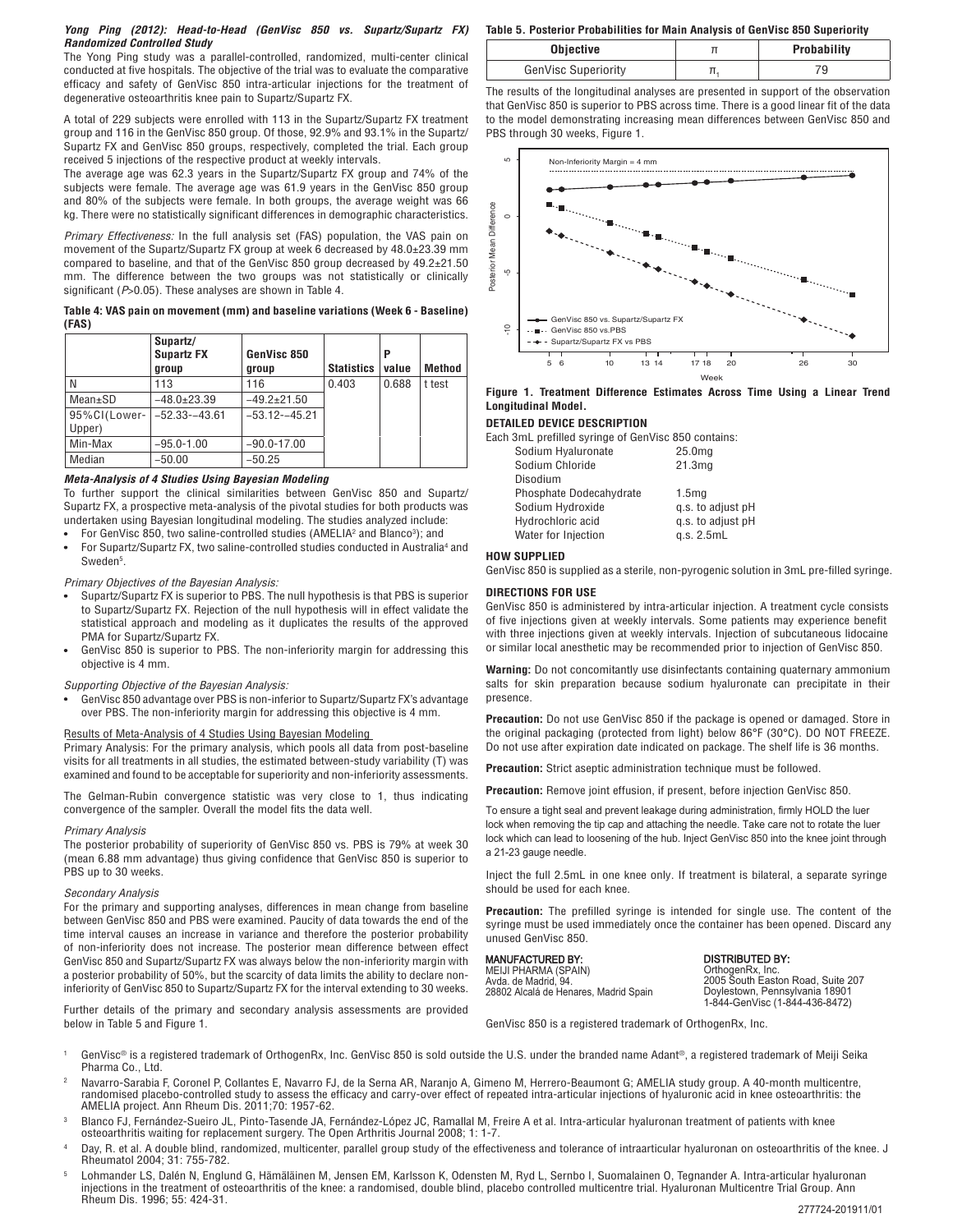# **GenVisc® 850**

(sodium hyaluronate)

# **Patient Information**

# **Product Information**

GenVisc 850 (sodium hyaluronate)

Be sure to read the following important information carefully. This information does not take the place of your doctor's advice. Your doctor has determined that the knee pain you are experiencing is caused by osteoarthritis and that you are a candidate for a non-surgical, nonpharmacological, pain-relieving therapy called GenVisc 850. If you do not understand this information or want to know more, ask your doctor.

## **Glossary of Terms**

Hyaluronate: Hyaluronate is a natural substance found in the human body and is present in very high amounts in joints. The body's own hyaluronate acts like a lubricant and shock absorber in the joint and is needed for the joint to work properly.

Non-steroidal anti-inflammatory drug: Non-steroidal anti-inflammatory drugs are often abbreviated to "NSAIDs". NSAIDs are drugs, such as aspirin, naproxen, ibuprofen, and Celebrex, for reducing pain, fever and inflammation.

Osteoarthritis (OA): Osteoarthritis is a condition that involves the wearing down of cartilage (the protective covering on the ends of your bones) and loss of cushioning fluid in the joint.

# **Table of Contents**

General

- What is GenVisc 850 (sodium hyaluronate)?
- What is GenVisc 850 used for?
- How is GenVisc 850 administered?
- How does GenVisc 850 work?
- Are there any reasons why I should not receive GenVisc 850?
- What should my doctor warn me about?
- How safe is GenVisc 850?
- What are the possible side effects?
- What adverse events were observed in the clinical studies?
- What other treatments are available for OA?
- Things you should know about GenVisc 850
- Why is my doctor recommending I receive GenVisc 850?
- Are there any allergies that may affect GenVisc 850 treatment?
- Will my insurance cover GenVisc 850?
- What is GenVisc 850 made from?

### Treatment

- Are five injections required?
- How do I know if GenVisc 850 is right for me?
- Am I too old for GenVisc 850 injections?
- Can I take other medications with GenVisc 850?
- Can I receive GenVisc 850 in both of my knees?
- Should I modify my level of physical activity after receiving GenVisc 850 treatment?
- Can GenVisc 850 be used in joints other than the knee?
- Is GenVisc 850 a cure for osteoarthritis of the knee?

### **Benefits**

- When and how much can I expect to experience pain relief?
- Is GenVisc 850 treatment effective in knees with advanced osteoarthritis and loss of cartilage?
- What are the benefits of receiving GenVisc 850 treatment?
- How long can I expect the benefits of GenVisc 850 to last?

# **Safety**

How safe is GenVisc 850?

For more Information, please refer to the Full Prescribing Information for GenVisc 850.

# **General**

# **WHAT IS GENVISC 850 (SODIUM HYALURONATE)?**

GenVisc 850 is a product from the class of products known as hyaluronic acid, sodium hyaluronate, or hyaluronan (HA), and also known as viscosupplementation therapy. It helps supplement the viscous properties of the fluid in your knee joint. It is approved for treatment of pain due to osteoarthritis of the knee in patients who do not get adequate relief from simple painkillers like acetaminophen or from exercise and physical therapy.

# **WHAT IS GENVISC 850 USED FOR?**

GenVisc 850 is used to relieve knee pain due to OA. It is given to patients who do not get enough relief from non-steroidal anti-inflammatory drugs (NSAIDs) or from simple pain medications, such as acetaminophen, or from exercise and physical therapy.

## **HOW IS GENVISC 850 GIVEN?**

GenVisc 850 is administered by intra-articular injection. Intra-articular means your healthcare professional will insert a needle into the space in your knee joint that contains fluid used for lubrication and cushioning.

### **HOW DOES GENVISC 850 WORK?**

The precise mechanism by which GenVisc 850 works is unknown. The fluid (synovial fluid) in your knee helps to lubricate and cushion the joint during movement. The major component in the synovial fluid is hyaluronic acid, the same active component of GenVisc 850. One of the early effects of OA is to break down this fluid, making it less effective. It is thought that GenVisc 850 injection helps restore the synovial fluid to a more healthy state, thereby reducing the pain of OA.

# **ARE THERE ANY REASONS WHY I SHOULD NOT RECEIVE GENVISC 850?**

Your doctor will determine if you are a candidate for GenVisc 850 treatment, but you should also be aware that GenVisc 850 should not be administered to patients who:

- have ever had an allergic response to hyaluronate-containing products such as a rash, itching, hives, flushing, swelling of the face, tongue or throat, and/or difficulty breathing;
- have a knee joint infection or skin disease, or infection around the area where the injection will be given, or circulatory problems in the legs.

### **WHAT SHOULD MY DOCTOR WARN ME ABOUT?**

The following are important treatment considerations for you to discuss with your doctor and understand in order to help avoid unsatisfactory results and complications:

- GenVisc 850 is only for injection into the knee, performed by a qualified healthcare professional.
- GenVisc 850 has not been tested to show better pain relief or safety when combined with other injected medicines.
- Tell your doctor if you are allergic to hyaluronate products.
- For 48 hours after you receive the injection, you should avoid any strenuous activities (such as jogging, tennis, other active sports, heavy lifting) and prolonged weight-bearing activities such as standing on your feet for more than one hour.
- The effectiveness of repeat treatment cycles of GenVisc 850 has not been established.
- Use of GenVisc 850 in joints other than the knee and for conditions other than OA has not been tested.
- GenVisc 850 has not been tested in pregnant or nursing women. You should tell your doctor if you think you are pregnant or if you are nursing a child.
- GenVisc 850 has not been tested in children (21 years of age or younger).

# **WHAT ARE THE POSSIBLE SIDE EFFECTS?**

- Some side effects (also called reactions) may occur during the use of GenVisc 850, with symptoms such as knee pain, inflammation, reddening, swelling appearing at the injection site, joint pain. If any of these symptoms or signs appears after you are given GenVisc 850 or if you have any other problems, you should call your doctor.
- Because GenVisc is administered through a needle you may experience some local pain or discomfort when it is administered, as may be expected with all injections.

# **WHAT ARE THE POTENTIAL BENEFITS OF GENVISC 850?**

A clinical study was conducted in the People's Republic of China involving 229 patients with knee pain due to degenerative osteoarthritis (OA) of the knee. The result of this study showed that patients treated with GenVisc 850 experienced the same amount of improvement in knee pain over 6 weeks as those treated with Supartz®/Supartz FX™ (sodium hyaluronate, Seikagaku Corp.), a similar product that has been sold in the U.S. since 2001. The overall average reduction of mean pain scores was 49 mm for the GenVisc 850 treatment group and 48 mm for the Supartz/Supartz FX group.

Four additional clinical studies involving 804 patients with knee pain due to OA were performed, three in Europe and one in Australia. Patients received five injections of GenVisc 850, Supartz/Supartz FX, or saline into the knee joint. Pain of the knee joint was measured at various times, 5, 6, 10, 13, 14, 17, 18, 20, 26, and 30 weeks. Analysis of the results of these four studies demonstrated that those patients given five injections of GenVisc 850 achieved greater pain relief up to 30 weeks than those patients given five injections of saline for the same time period. The difference in pain reduction from baseline to 30 weeks was significantly greater for the GenVisc 850 patients versus those receiving saline injections.